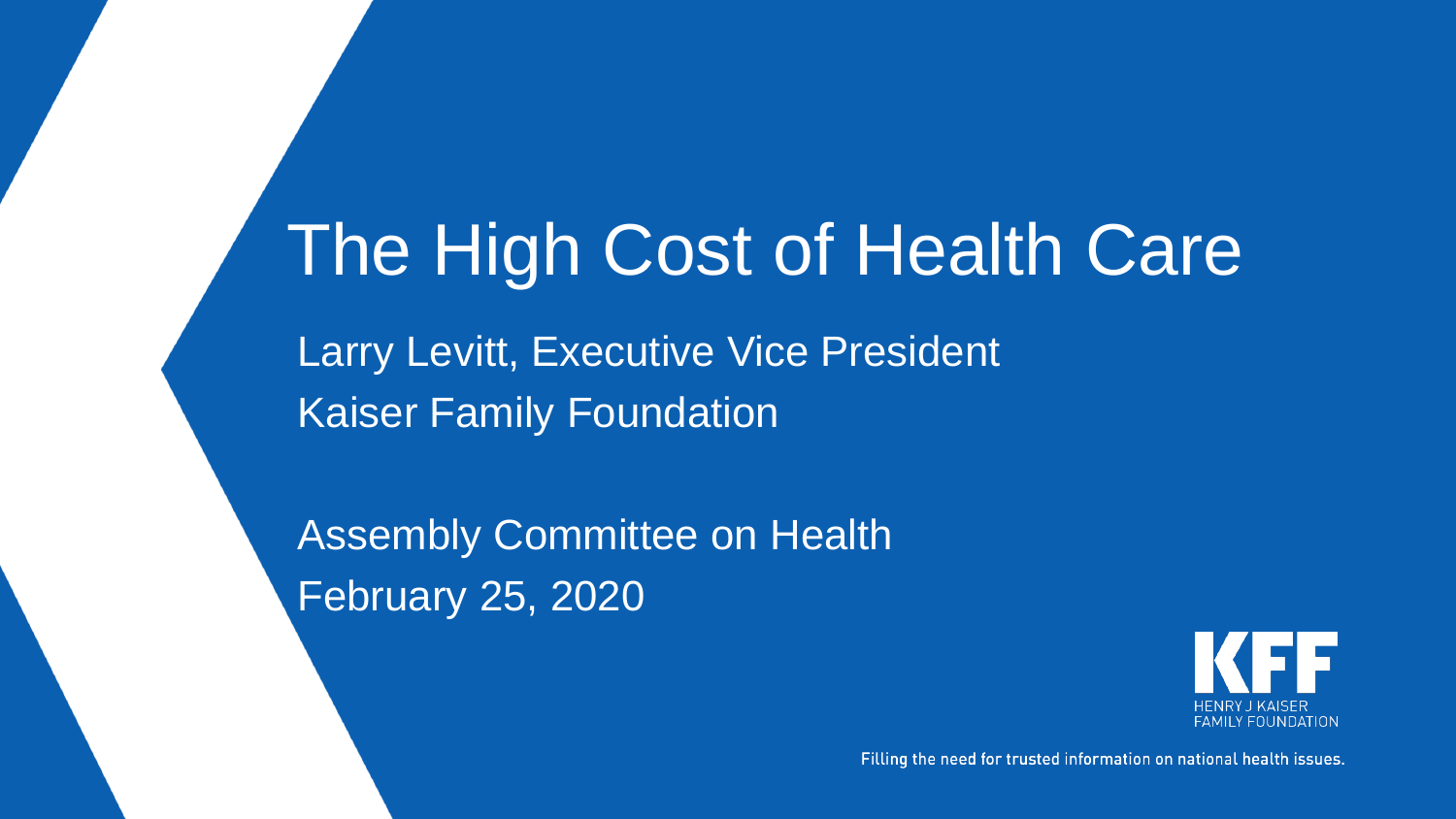## Distribution of \$3.6 Trillion in National Health Spending (2018)



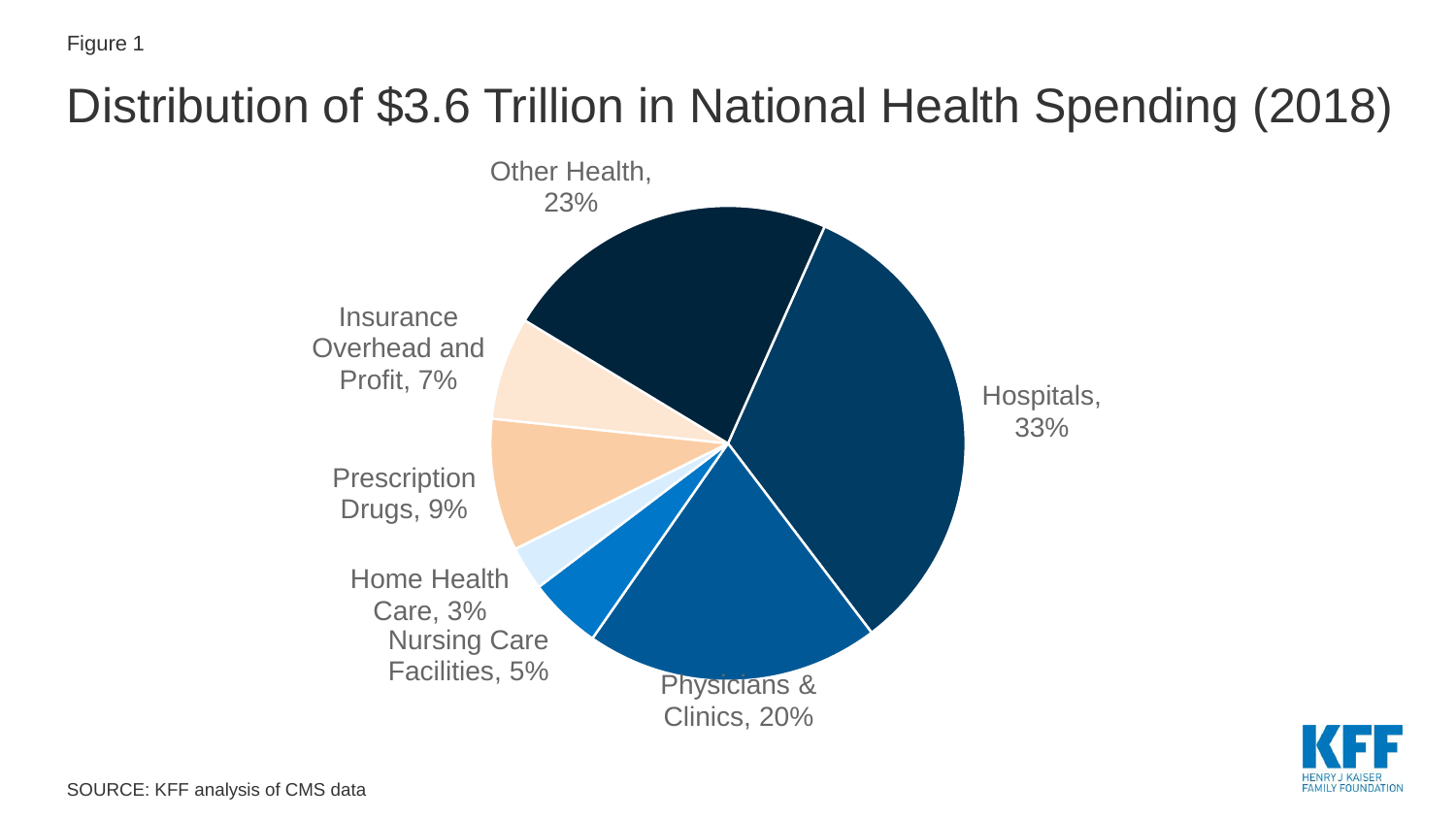#### Figure 2 National Health Spending Growth Has Slowed Over Time



SOURCE: KFF analysis of National Health Expenditure (NHE) data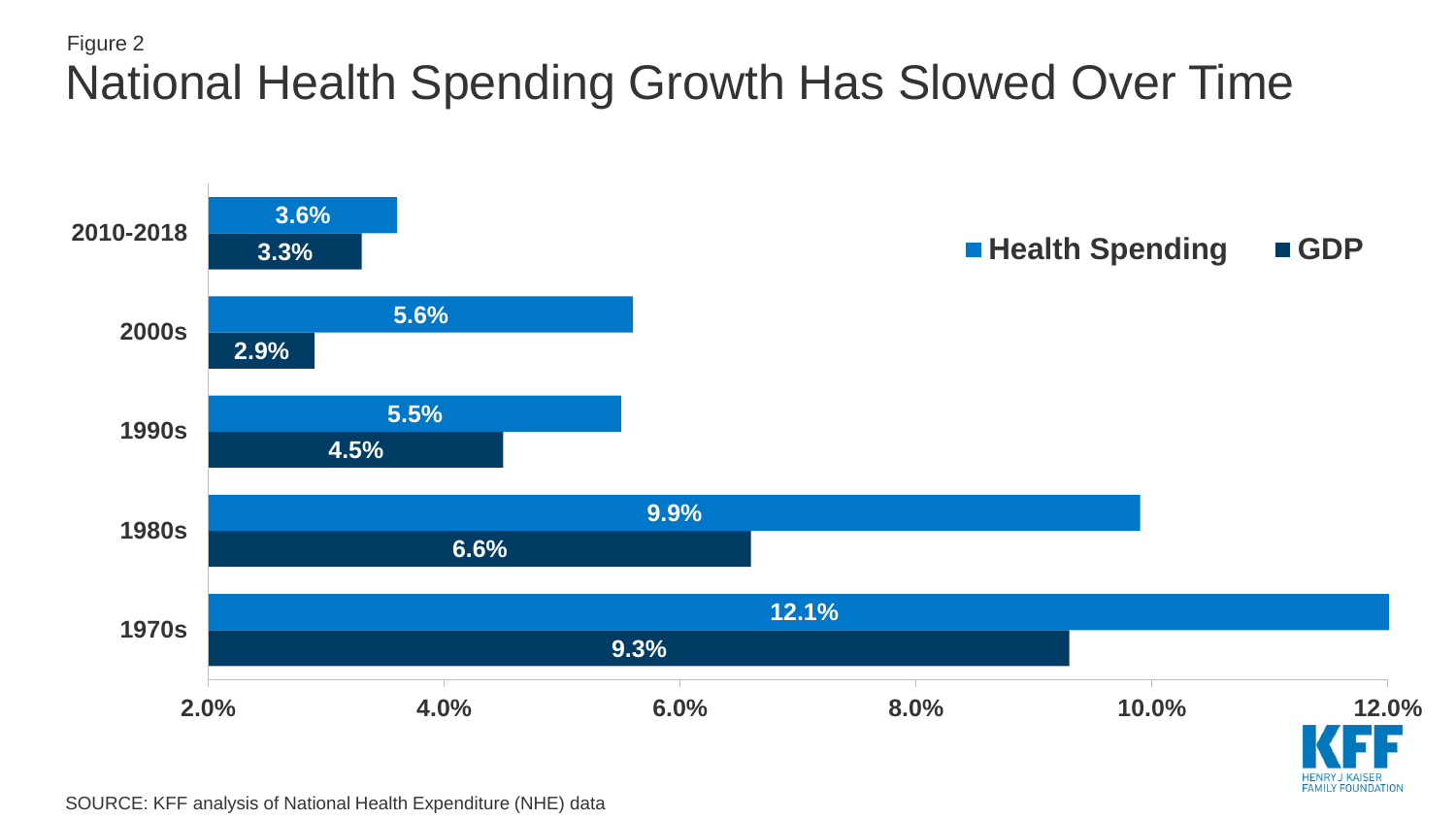#### Figure 3 Health Spending Growth Has Accelerated in Recent Years

Year over year growth in health services spending by quarter, 2010 -2019



Source: Kaiser Family Foundation analysis of Quarterly Services Survey

Peterson-KFF **Health System Tracker** 

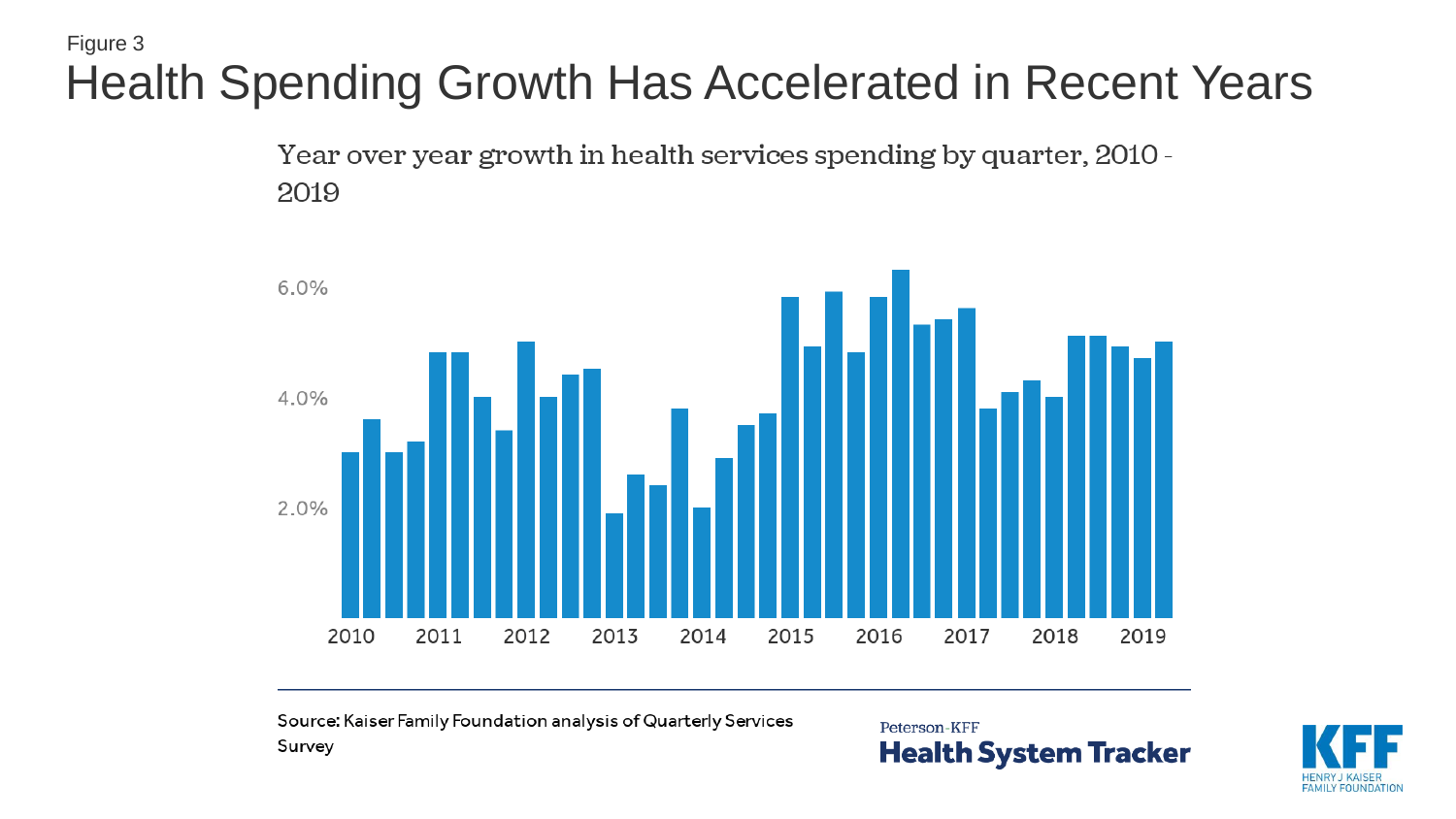#### Health Insurance Premiums are Somewhat Higher in California Than the Rest of the Country (2018)





SOURCE: KFF Employer Health Benefits Survey; California Employer Health Benefits Survey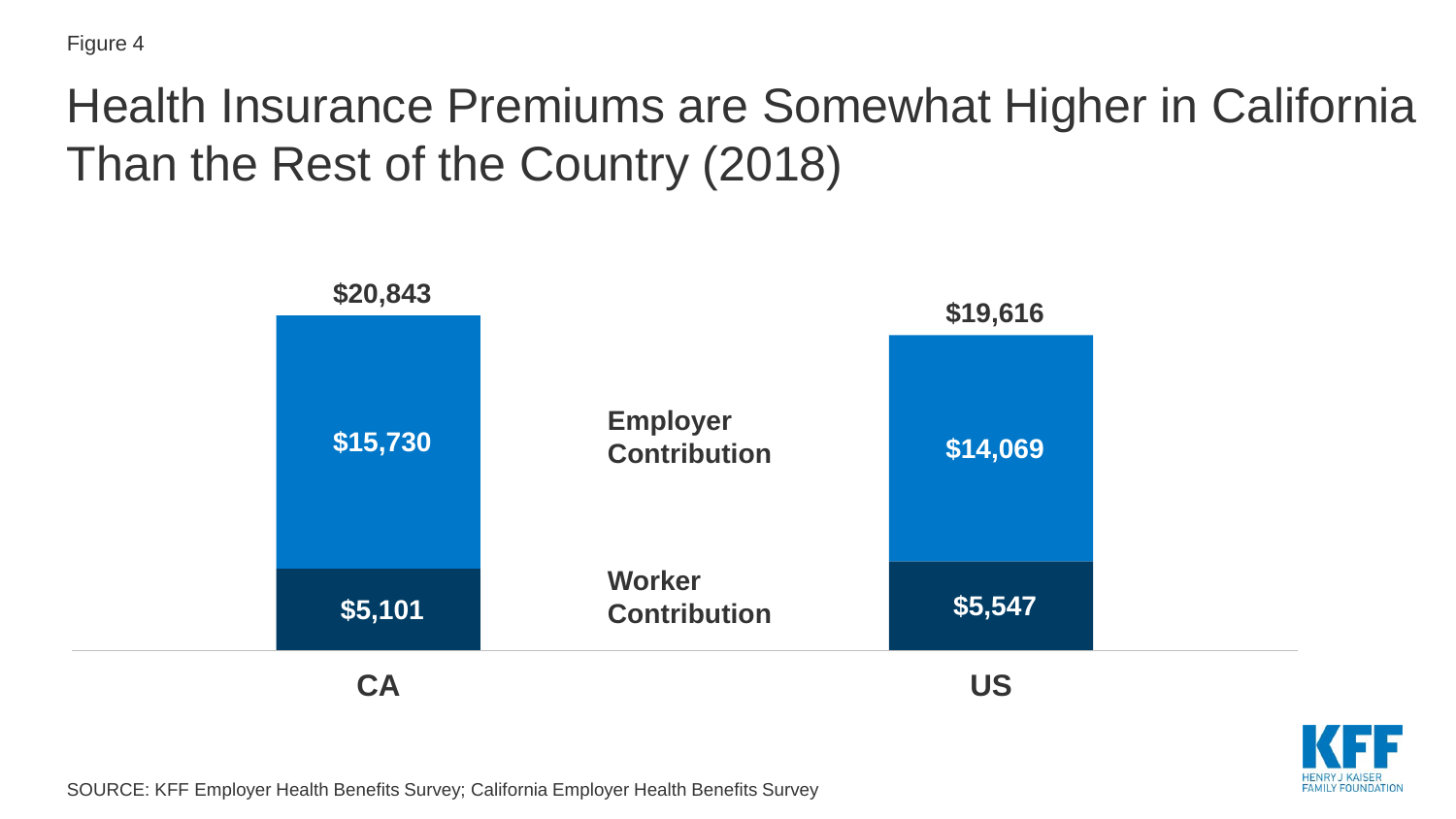### Average Total Health Spending Under Large Employer Coverage Tops \$22,000

**\$25,000 Employer premium contribution Family premium contribution Family out-of-pocket spending**



NOTE: Out-of-pocket costs are inflated from 2017 to 2018 because data are not yet available. Large firms have one thousand or more employees. SOURCE: KFF Analysis of IMB MarketScan Commercial Claims and Encounters Database and KFF Employer Health Benefits Survey, 2018; Kaiser/HRET Survey of Employer-Sponsored Health Benefits, 1999-2017

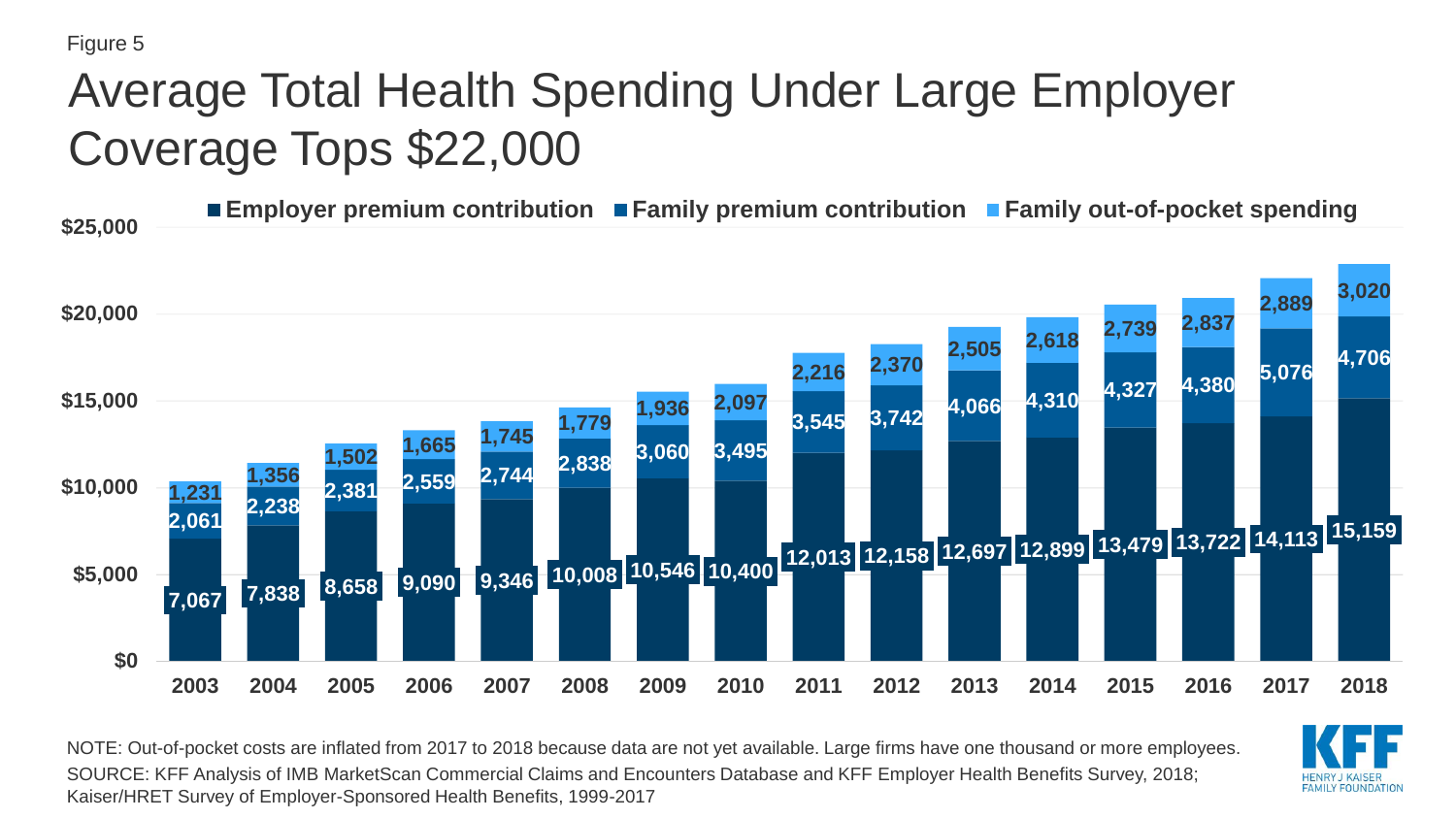#### Family Premiums and Deductibles Have Outpaced Inflation, and Worker Earnings



Source KFF Employer Health Benefits Survey, 2018-2019; Kaiser/HRET Survey of Employer-Sponsored Health Benefits, 2009-2017. Bureau of Labor Statistics, Consumer Price Index, U.S. City Average of Annual Inflation (April to April), 2009-2019; Bureau of Labor Statistics, Seasonally Adjusted Data from the Current Employment Statistics Survey, 2009-2019 (April to April).

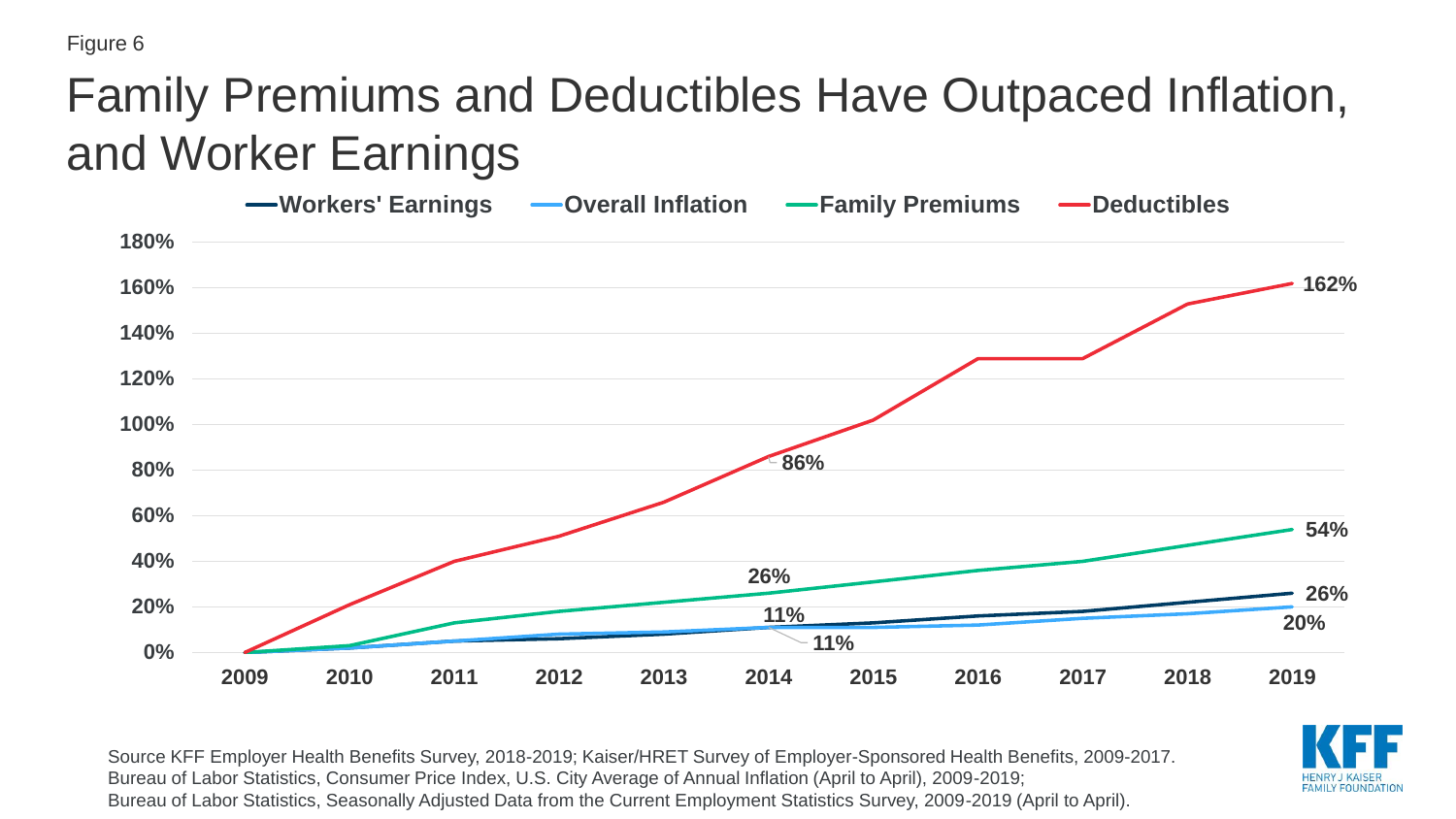#### Deductibles in Employer Plans are Less Common in California and Somewhat Lower





Source: Kaiser Family Foundation and California Healthcare Foundation employer surveys.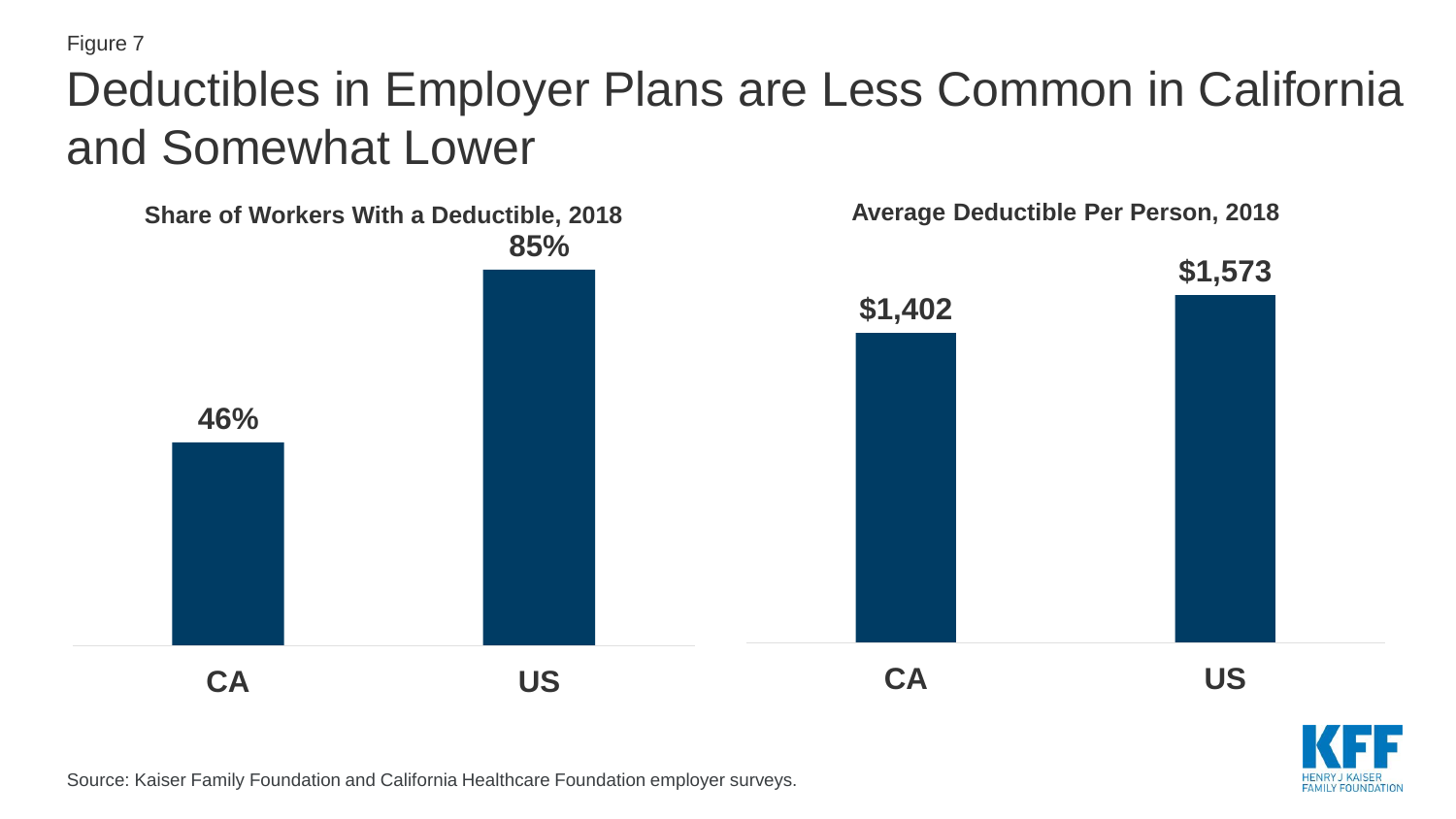#### Premiums Vary Tremendously Throughout the State

**Lowest-Cost Bronze Plan Premiums in Covered California For a 40 Year-Old, 2020**





SOURCE: KFF Health Insurance Marketplace Calculator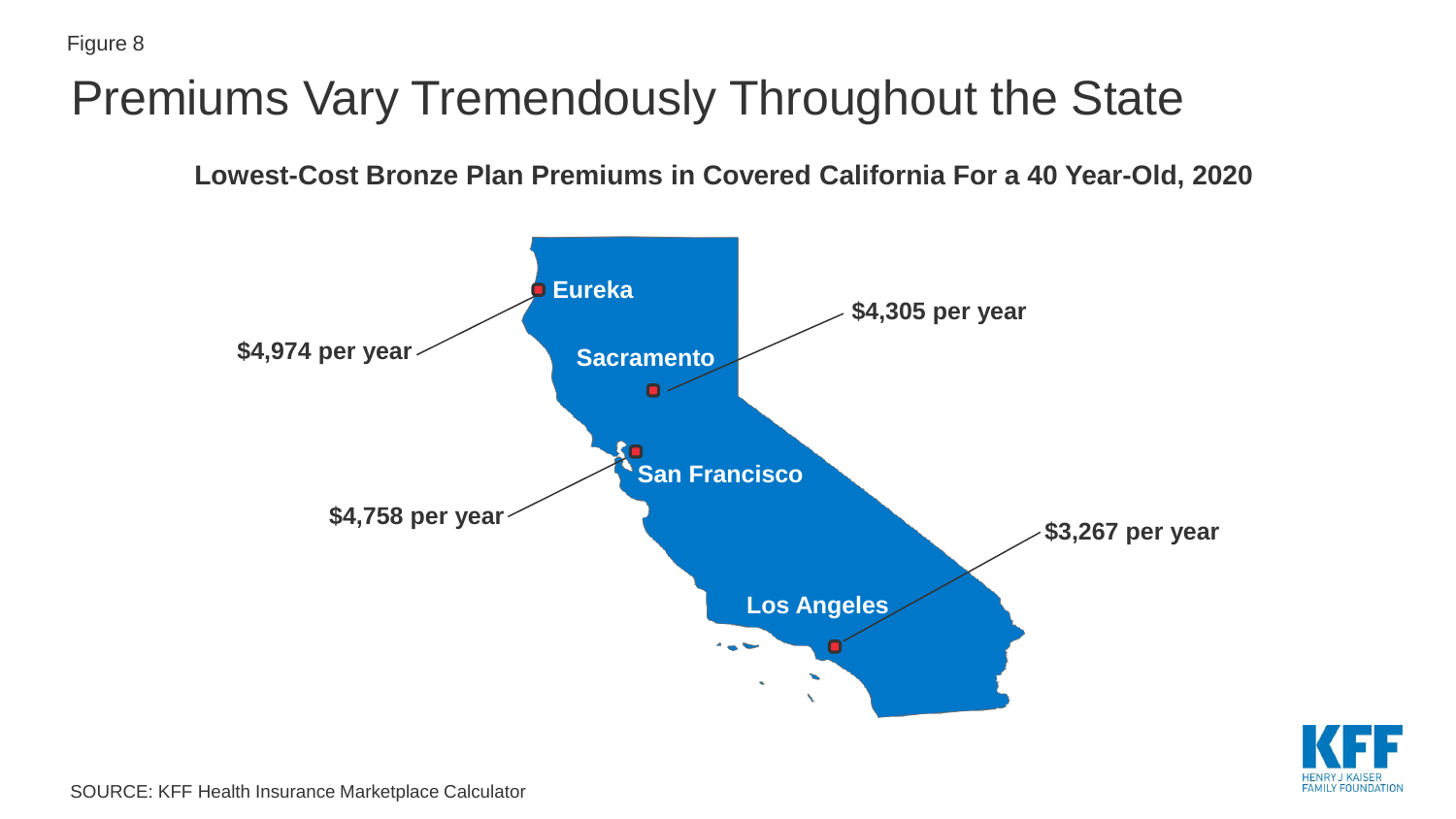#### Prices for Inpatient Hospital Care Have Grown Rapidly for Privately Insured Patients



**FAMILY FOUNDATIO**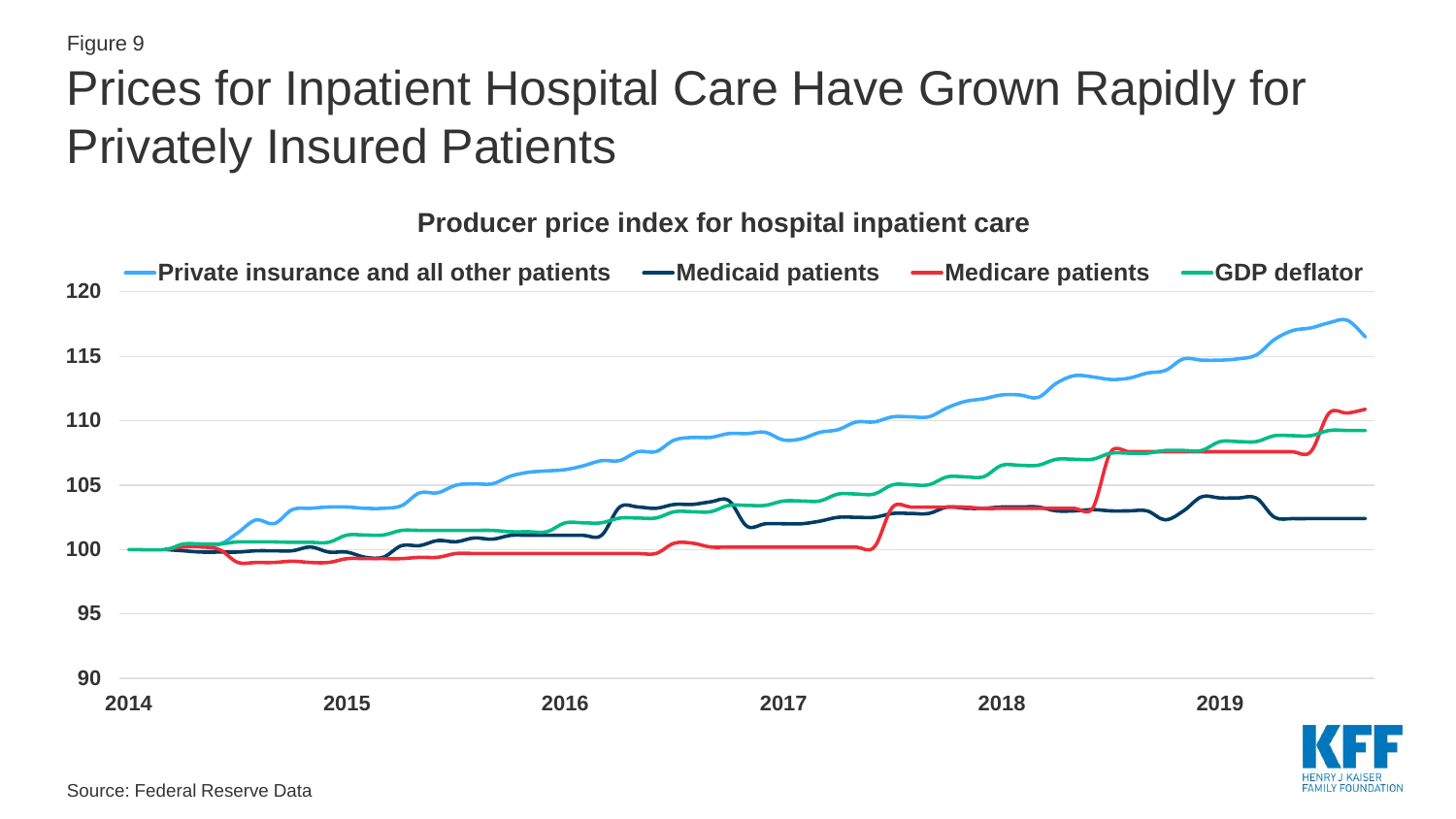#### Average Price of a Knee Replacement Has Increased Much Faster Than Inflation

![](_page_10_Figure_2.jpeg)

![](_page_10_Picture_3.jpeg)

Source: Kaiser Family Foundation analysis of Truven MarketScan data, 2016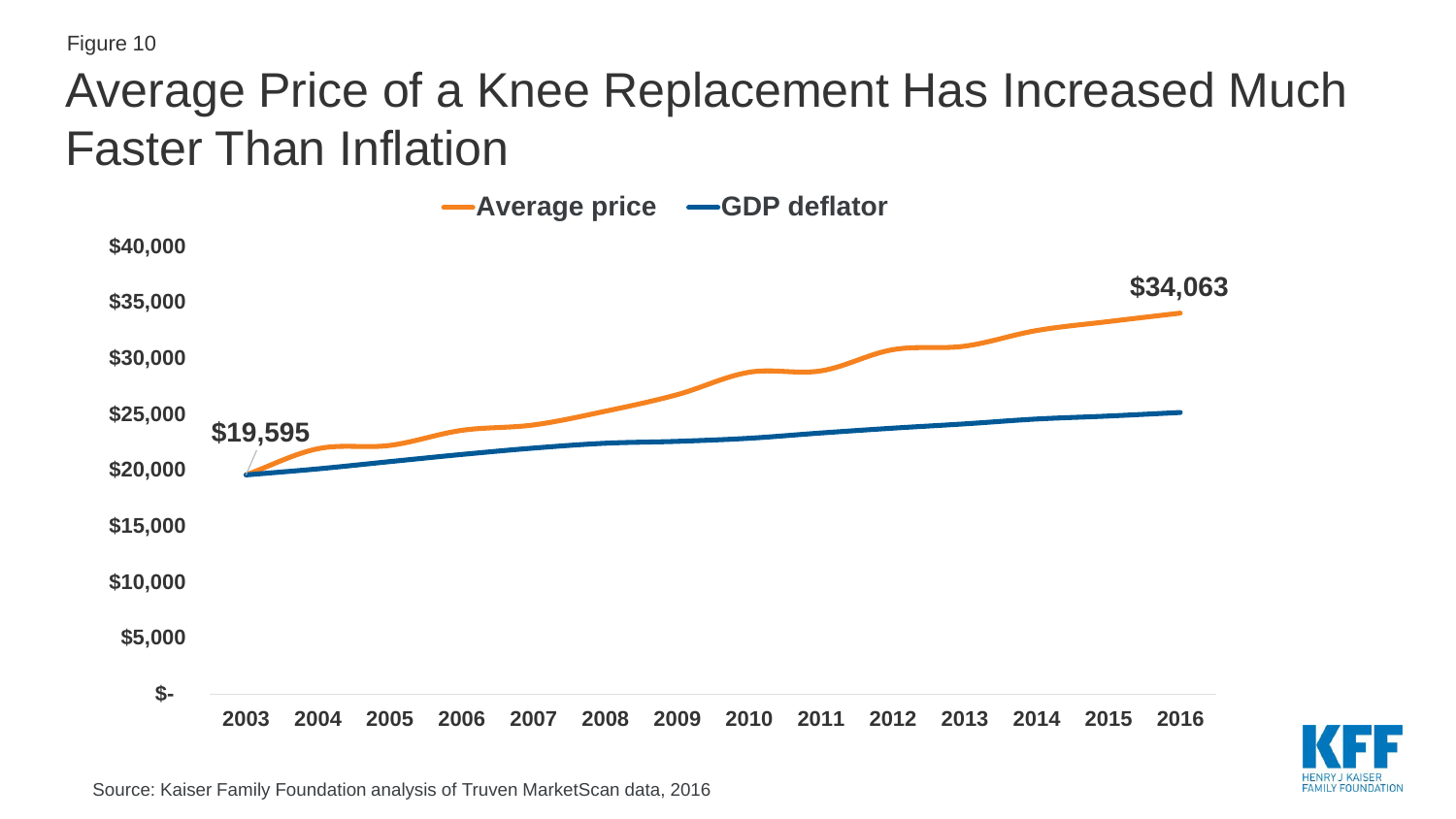#### Share of Health Spending for Health Insurance Administrative Expenses Has Risen Over Time

![](_page_11_Figure_2.jpeg)

**FAMILY FOUNDATIO** 

**Source**: Kaiser Family Foundation analysis of National Health Expenditure (NHE) data from Centers for Medicare and Medicaid Services, Office of the Actuary, National Health Statistics Group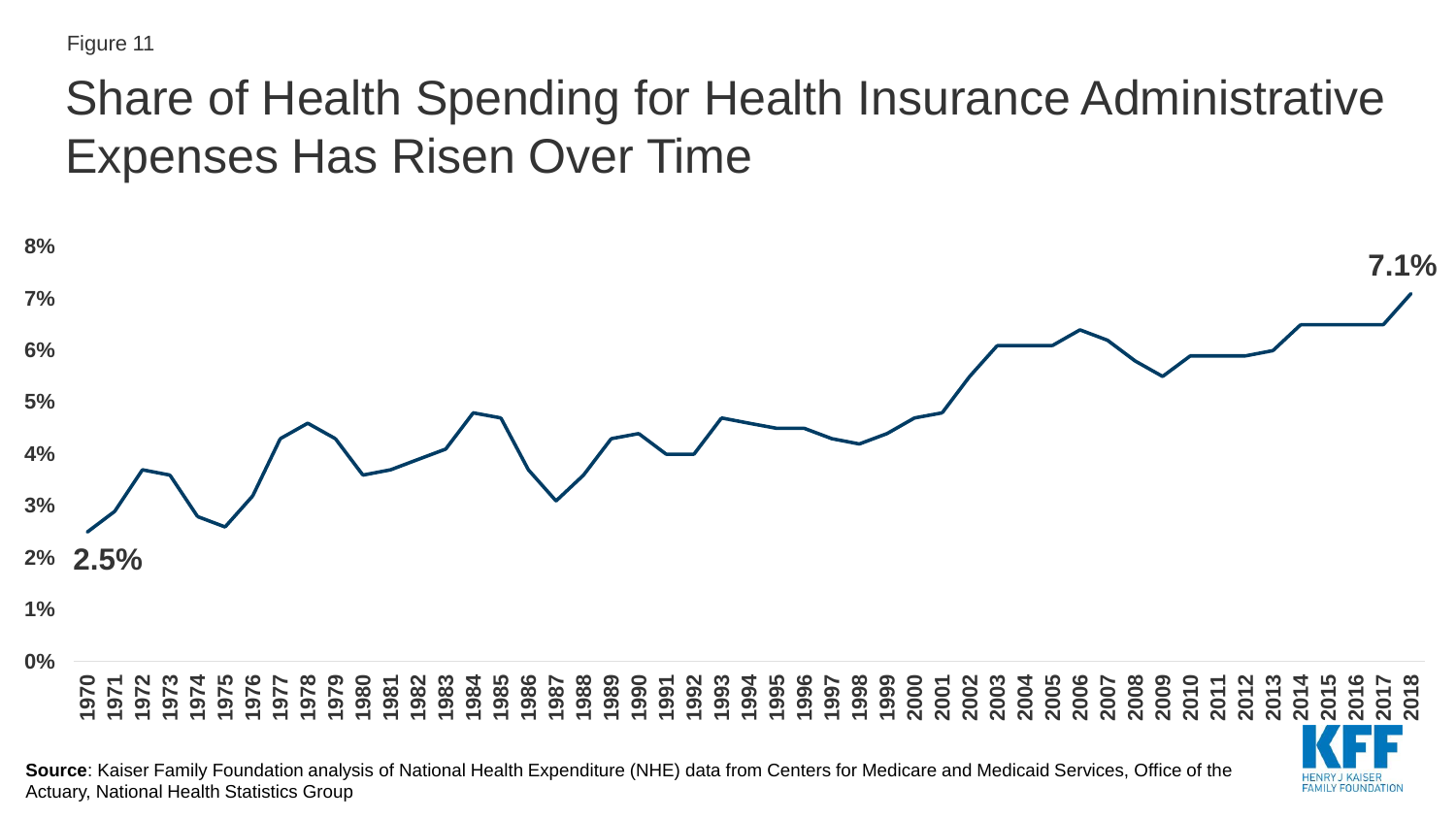## Half of Californians Have Postponed or Skipped Care Due to Cost, and Many Say This Made Their Health Condition Worse

![](_page_12_Figure_2.jpeg)

**Asked of the 51% who postponed or Skipped Care due to cost: Did any of the steps you took because of cost make** 

SOURCE: CHCF California Health Policy Survey (November 18 – December 30, 2019).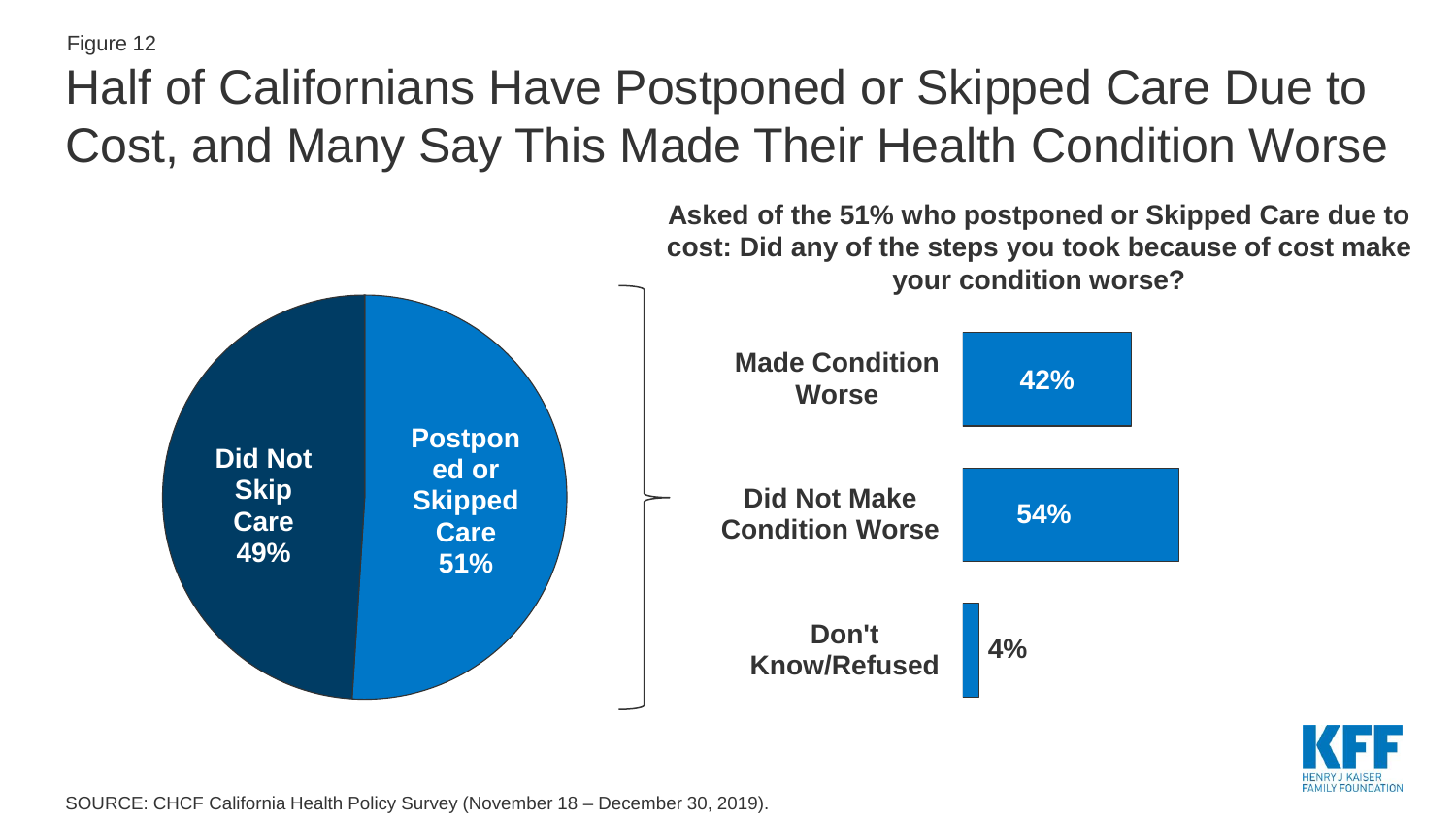#### Figure 13 Four in Ten People with Employer Coverage Report Difficulty Affording Some Type of Health Care or Insurance Cost

**Percent who say they or a family member experienced each of the following in the past 12 months:** 

![](_page_13_Figure_2.jpeg)

![](_page_13_Picture_3.jpeg)

NOTE: \*Unexpected medical bills include bills people thought would be covered, but the insurance company did not pay or paid less than expected. SOURCE: KFF/LA Times Survey of Adults with Employer-Sponsored Health Insurance (Sept. 25-Oct. 9, 2018). See topline for full question wording.